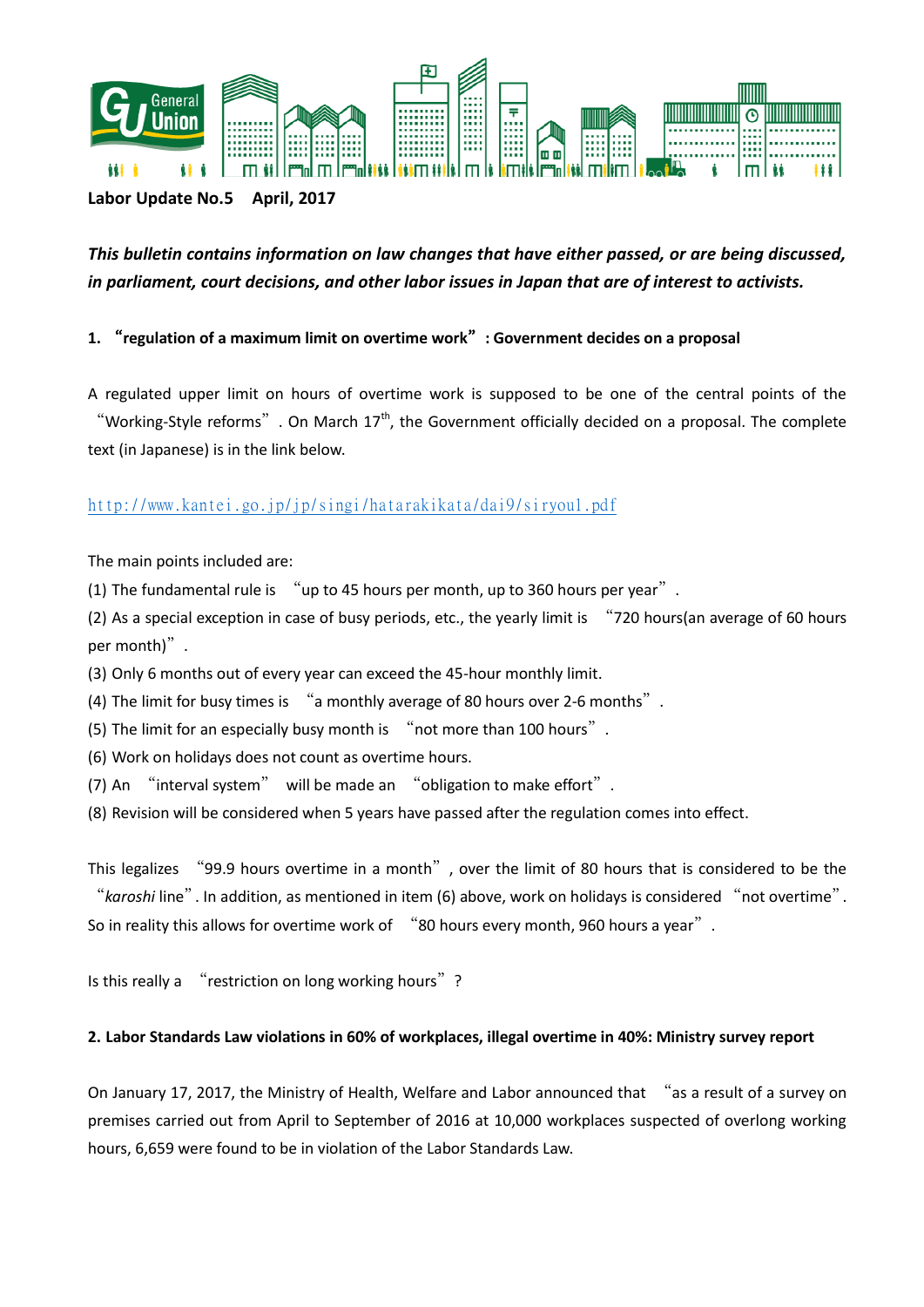"Of those workplaces subject to the survey, there were 4,416 (43.9%) where, because illegal overtime work was confirmed, the Ministry gave directions aimed at rectifying and improving the situation. Moreover, of these, overtime work of more than 80 hours in a month was actually found at 3,450 places (78.1%). In the future, we will continue to take positive measures to rectify the situation of long working hours, beginning with thorough supervisory guidance at workplaces suspected of exceeding 80 hours of overtime per month".

In the report published in January, overtime exceeding 80 hours a month is made subject to supervisory guidance. But as noted in 1. above, the government proposal decided in March allows for "not more than 100 hours in a month". The details (in Japanese) are in the link below.

#### Press release (summary)

<http://www.mhlw.go.jp/stf/houdou/0000148739.html>

#### Detailed survey results

[http://www.mhlw.go.jp/file/04-Houdouhappyou-11202000-Roudoukijunkyoku-Kantokuka/00001487](http://www.mhlw.go.jp/file/04-Houdouhappyou-11202000-Roudoukijunkyoku-Kantokuka/0000148735.pdf) [35.pdf](http://www.mhlw.go.jp/file/04-Houdouhappyou-11202000-Roudoukijunkyoku-Kantokuka/0000148735.pdf)

## **3. Companies required to explain disparities in treatment between regular employees and irregular employees, dispatch workers: with penalty provisions**

As part of the proposed outline for a "Working-Style Reforms implementation plan" that will be put together by the government by the end of March, amendments to relevant laws--aimed at realizing "equal pay for equal work" in order to improve the conditions of irregular employees and dispatch workers --contain a requirement for companies to explain any disparities between regular employees and irregular or dispatched workers to the worker.

In case irregular or dispatched workers feel there is an unreasonable disparity in treatment between themselves and regular employees, the plan even provides a basis for lawsuits seeking rectification of the problem. Additionally, it also includes procedures for solving disputes relating to "equal pay for equal work" in places other than court.

The government is working on bills to amend the Labor Contract Law, Part-time Labor Law, and Labor Dispatching Law in accordance with the contents of this plan, aiming to submit them to the Diet in the autumn of this year. All of these bills follow the "Proposed Guidelines on Equal Pay for Equal Work" announced in December 2016.

#### **4. Labor Contract Law Article 20 lawsuit: Tokyo Metro kiosk contract employees lose their case**